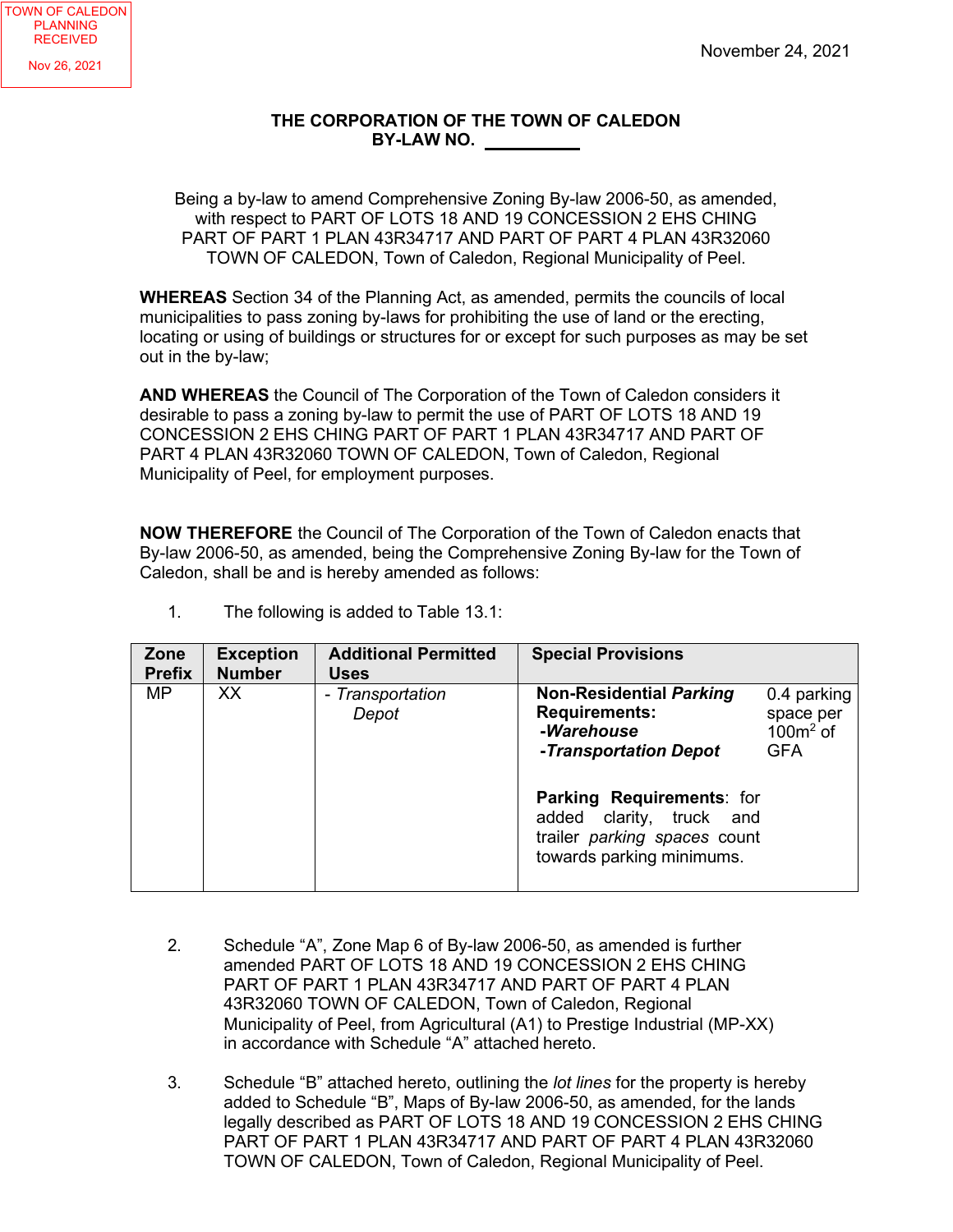November 24, 2021

Read three times and finally passed in open Council on the day of\_\_\_\_\_\_\_<u>,\_\_\_\_\_\_</u>.

Allan Thompson, Mayor

Carey Herd, Clerk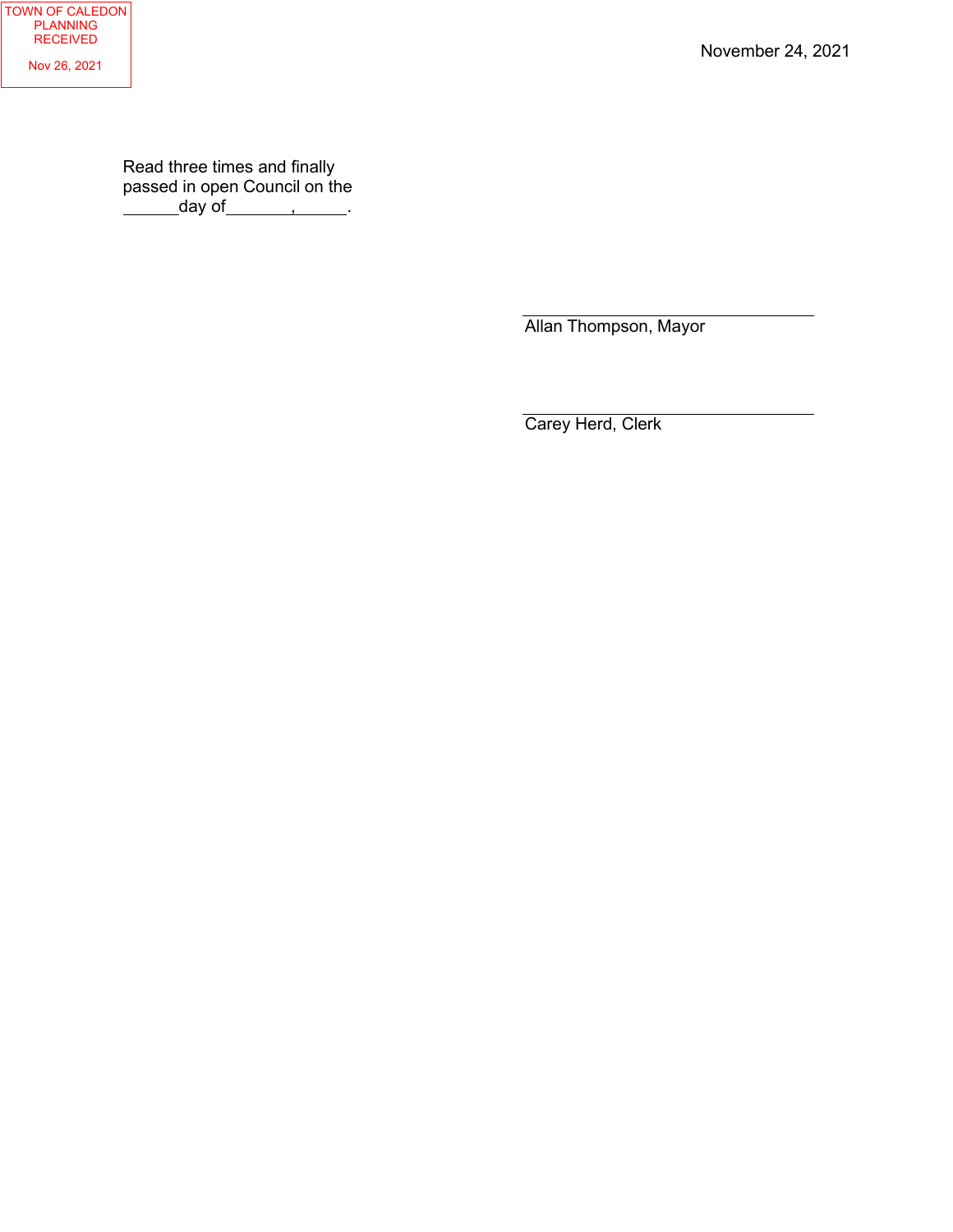

## Schedule 'A' to By-law 2021-XX

Lands Subject to this By-law



| Legal Description                                                             | File:             |
|-------------------------------------------------------------------------------|-------------------|
| PART OF LOTS 18 AND 19 CONCESSION 2 EHS CHING<br>PART OF PART 1 PLAN 43R34717 | RZ 2021-0017      |
| AND PART OF PART 4 PLAN 43R32060                                              | Date:             |
| TOWN OF CALEDON<br>REGIONAL MUNICIPALITY OF PEEL                              | November 16, 2021 |